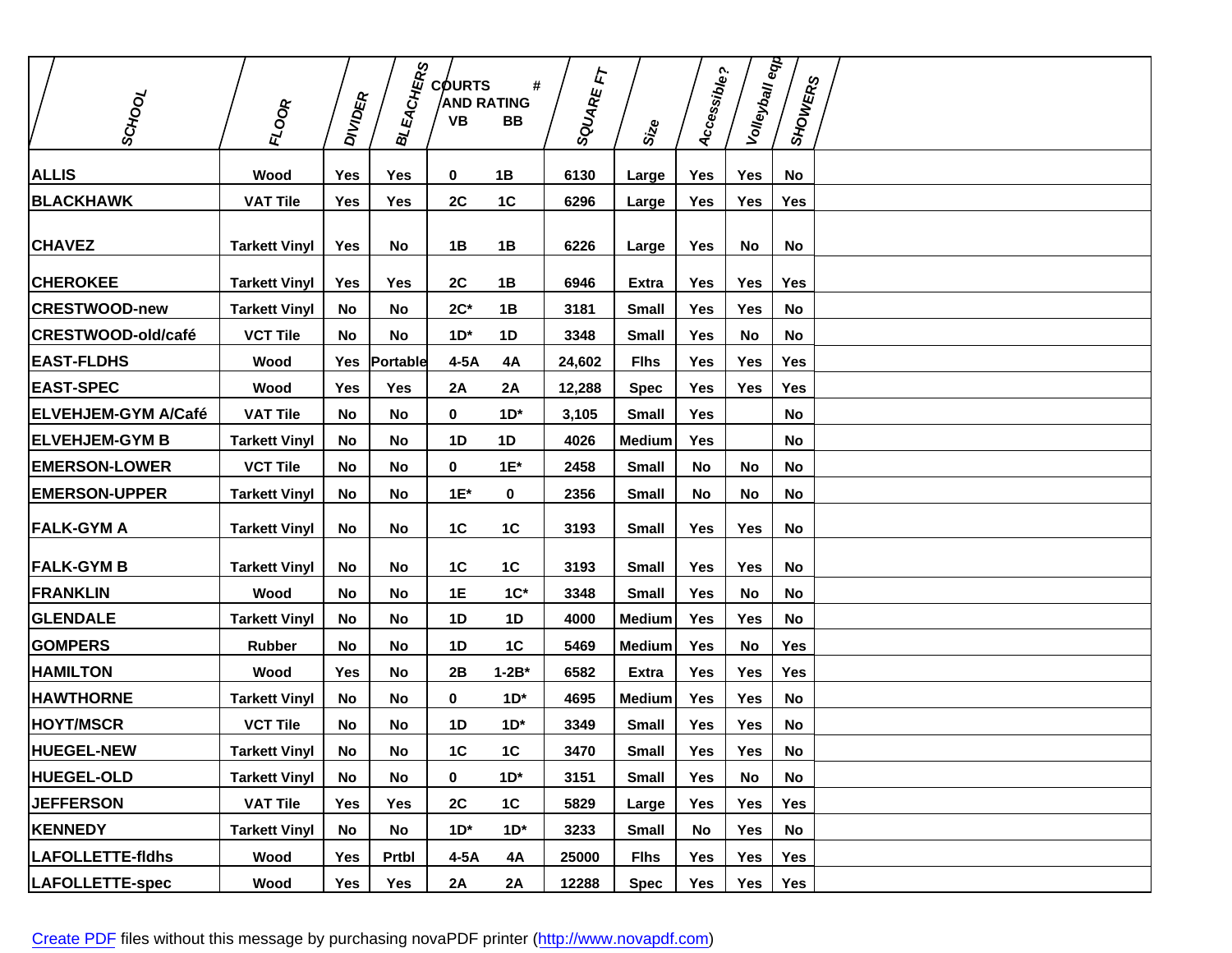| <b>LAKE VIEW</b>                            | <b>VAT Tile</b>       | No          | No.        | $1E^*$ | $1D^*$    | 3084  | Small         | No  | Yes        | No         |  |
|---------------------------------------------|-----------------------|-------------|------------|--------|-----------|-------|---------------|-----|------------|------------|--|
| <b>ILAPHAM BLUE</b>                         | <b>VAT Tile</b>       | No          | No         | 1C     | $1D^*$    | 3368  | Small         | No  | Yes        | No         |  |
| <b>LAPHAM RED</b>                           | <b>VAT Tile</b>       | No          | No         | 1C     | $1D^*$    | 3368  | <b>Small</b>  | No  | <b>Yes</b> | No         |  |
| <b>LEOPOLD</b>                              | <b>Tarkett Vinyl</b>  | Yes         | No         | $1E^*$ | $1C^*$    | 4542  | <b>Medium</b> | Yes | No         | No         |  |
| <b>LINCOLN</b>                              | <b>VAT Tile</b>       | Yes         | No         | 2C     | $1-2C*$   | 5967  | Large         | Yes | Yes        | No         |  |
| <b>LINDBERGH</b>                            | <b>VAT Tile</b>       | No          | No         | $1D^*$ | $1D^*$    | 3942  | <b>Medium</b> | Yes | No         | No         |  |
| <b>LOWELL</b>                               | Wood                  | No          | No         | 0      | 1E        | 3560  | <b>Medium</b> | No  | No         | No         |  |
| <b>MARQUETTE</b>                            | Wood                  | No          | No         | 1C     | <b>1D</b> | 3293  | <b>Small</b>  | No  | Yes        | No         |  |
| <b>MEMORIAL-fidhs</b>                       | Wood                  | Yes         | Prtbl      | $3-4A$ | 4A        | 25000 | <b>Flhs</b>   | Yes | <b>Yes</b> | Yes        |  |
| <b>MEMORIAL-spec</b>                        | Wood                  | Yes         | Yes        | 2A     | 2A        | 12320 | <b>Spec</b>   | Yes | <b>Yes</b> | Yes        |  |
| <b>MENDOTA</b>                              | <b>VCT Tile</b>       | No          | No         | $1D^*$ | $1D^*$    | 3213  | <b>Small</b>  | Yes | No         | No         |  |
| <b>MIDVALE</b>                              | Wood                  | <b>Yes</b>  | Yes        | 2C     | $1-2B^*$  | 6791  | <b>Extra</b>  | No  | Yes        | No         |  |
| <b>MUIR-NEW</b>                             | <b>Tarkett Vinyl</b>  | No          | <b>No</b>  | 1C     | 1C        | 4006  | <b>Medium</b> | Yes | <b>Yes</b> | No         |  |
| MUIR-OLD/Café                               | <b>VAT Tile</b>       | Yes         | No         | 0      | 1D        | 3491  | <b>Small</b>  | Yes | No         | No         |  |
| <b>O'KEEFFE</b>                             | <b>Tarkett Vinyl</b>  | No          | Yes        | 3C     | $1-3C*$   | 10860 | <b>Flhs</b>   | Yes | 3 sets     | No         |  |
| <b>OLSON</b>                                | <b>Tarkett Vinyl</b>  | Yes         | <b>No</b>  | 1B     | 1B        | 6200  | Large         | Yes | Yes        | No         |  |
| <b>ORCHARD RIDGE</b>                        | <b>VAT Tile</b>       | No          | No         | 0      | 0         | 3391  | <b>Small</b>  | No  | No         | No         |  |
| <b>RANDALL</b>                              | <b>VCT Tile</b>       | No          | No         | 0      | $1E^*$    | 2484  | <b>Small</b>  | No  | <b>No</b>  | No         |  |
| <b>SANDBURG</b>                             | <b>Tarket Vinyl</b>   | No          | No         | 0      | 0         | 4695  | <b>Medium</b> | Yes | No         | No         |  |
| <b>SCHENK</b>                               | Wood                  | No          | No         | 1C     | $1D^*$    | 3700  | <b>Medium</b> | Yes | <b>Yes</b> | Yes        |  |
| <b>SENNETT</b>                              | <b>Tarkett Vinyl</b>  | Yes         | <b>Yes</b> | 2C     | $1-2C^*$  | 5984  | Large         | Yes | Yes        | Yes        |  |
| <b>SHERMAN</b>                              | Wood                  | Yes         | Yes        |        | 2C 1B/2D* | 6600  | Extra         | No  | <b>Yes</b> | <b>Yes</b> |  |
| <b>SHERMAN</b>                              | Tile                  | No          | No         | 0      | $1C^*$    | 3100  | <b>Small</b>  | No  | <b>No</b>  | No         |  |
| <b> SHOREWOOD</b>                           | Wood                  | No          | No         | 0      | $1E^*$    | 2410  | <b>Small</b>  | No  | No         | No         |  |
| <b>SHOREWOOD All</b><br><b>Purpose/Café</b> | <b>VAC Tile</b>       |             | No         | 0      | 0         | 2992  | <b>Small</b>  | No  | No         |            |  |
| <b>SPRING HARBOR</b>                        | <b>VAT Tile</b>       | no<br>No    | No         | 0      | $1D^*$    | 3168  |               | No  |            | No.        |  |
| <b>STEPHENS</b>                             | <b>Tarkett Vinyl</b>  | Yes         |            | 2B     | $1-2C*$   | 6337  | Small         |     | Yes        | No<br>No   |  |
| <b>THOREAU</b>                              | <b>VCT Tile</b>       | <b>No</b>   | No<br>No   | 0      |           | 3721  | Large         | Yes | Yes<br>Yes |            |  |
|                                             | <b>Taraflex Sport</b> | Yes         |            |        | $1E^*$    |       | <b>Small</b>  | No  |            | <b>No</b>  |  |
| <b>TOKI</b>                                 | M                     | <b>Mess</b> | Yes        | 1A/B   | $1-2B$    | 7569  | <b>Extra</b>  | Yes | Yes        | No         |  |